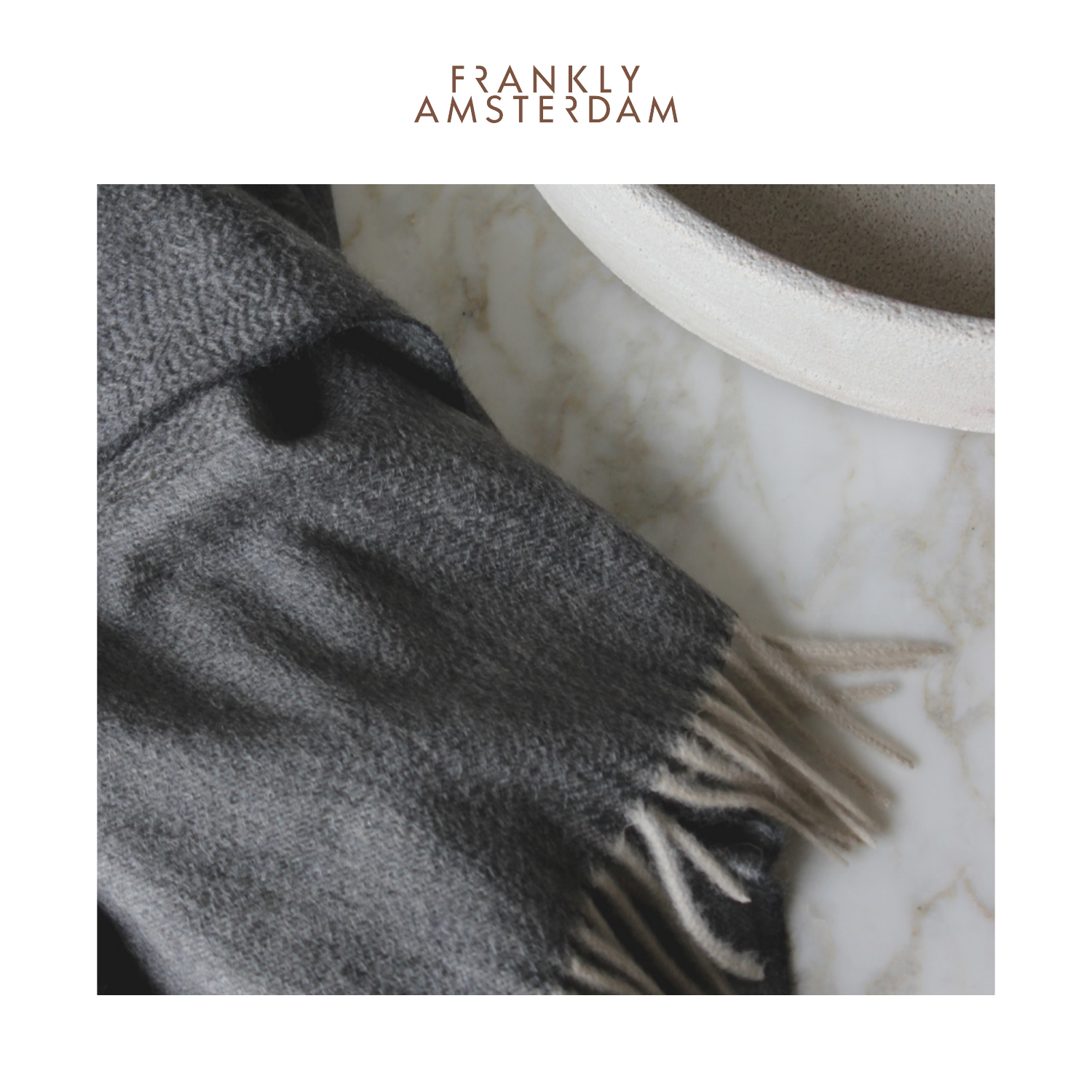

## SOFT SPACE

Available as Design Size **Technique** Colors Color design Material Advantages

## Throw

Frankly Amsterdam 140x190cm + fringes 8cm (uni color) 140x220cm + fringes 8cm (dual color) Woven 6 uni colors + 3 dual colors Frankly Amsterdam 100% Cashmere

- + extremely soft & subtle shine
- + natural material of the highest quality
- + more colors available on request
- + handmade in Italy

Care-instructions



www.frankly.amsterdam | T + 31 (0) 20 737 0818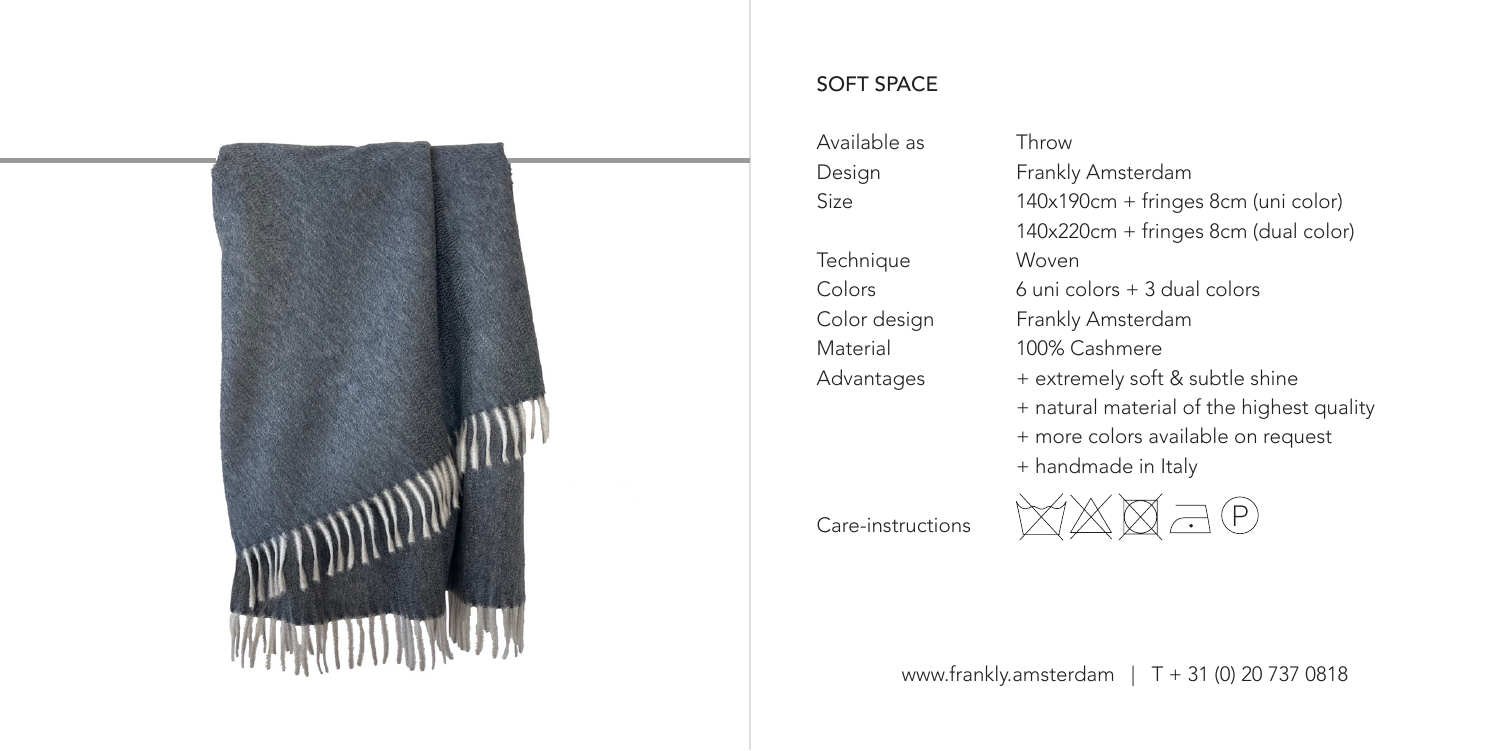Soft Space is the perfect cool weather companion, designed to deliver a gentle, extra-soft touch against the skin. Woven from 100% cashmere, the throw looks almost silk-like in its finishing. What truly makes Soft Space unique is the stylish, long fringe detailing.

Available in 6 beautiful uni colors in size 140x190cm and with 3 reversible dual colors in size 140x220cm, with 8cm long fringes. Crafted by skilled hands in Europe.

Due to the natural fibres in the eco cashmere of color 01, 02 and 03 a slight variation in color tone may occur. This small difference is the result of different harvest lots, these are not considered flaws.